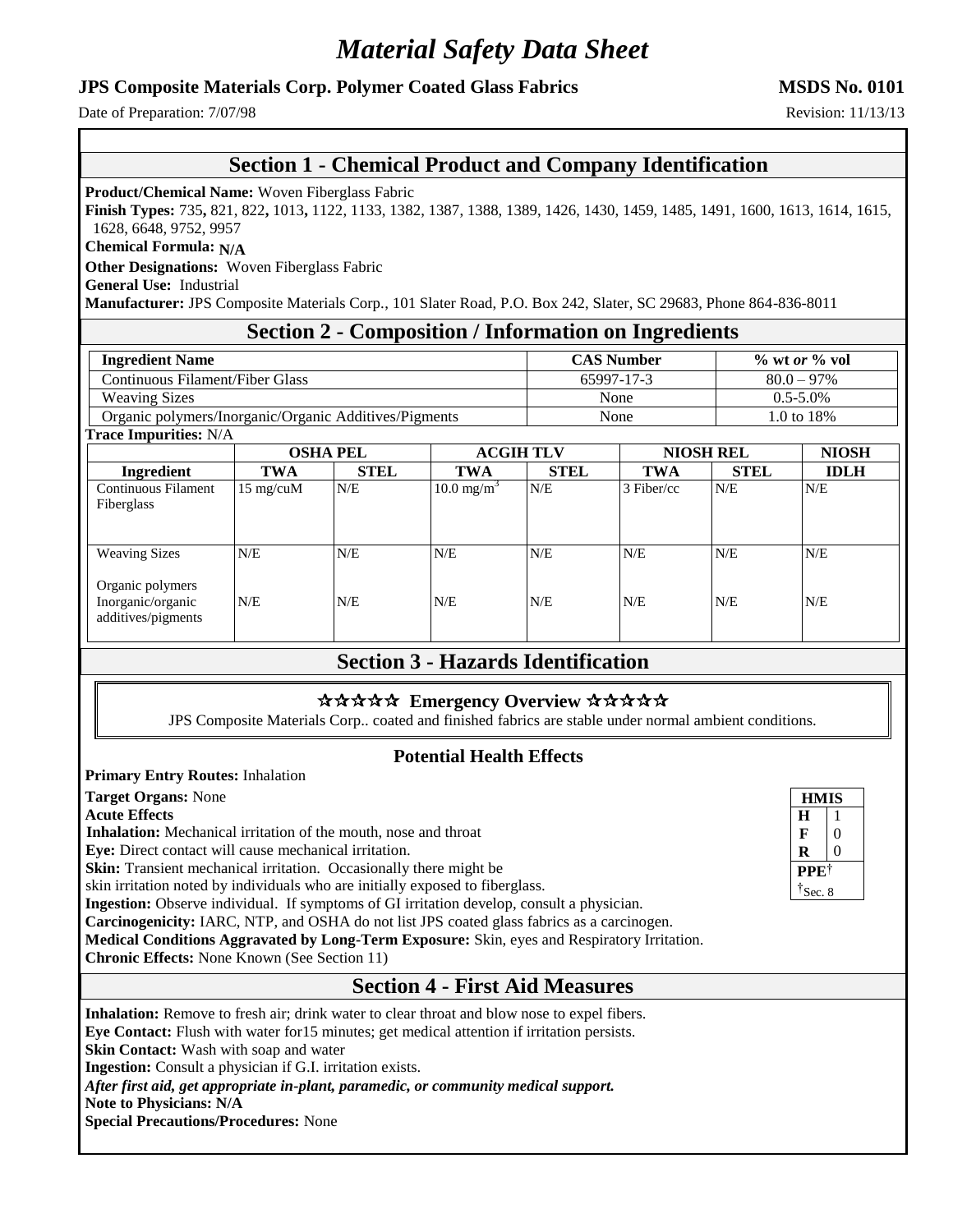—

 $\Omega$  $1 \times 0$ 

NFPA

**Flash Point:** None **Flash Point Method:** N/A **Burning Rate:** None **Auto-ignition Temperature:** None

**LEL:** None **UEL:** None

**Flammability Classification:** Non-flammable

**Extinguishing Media:** Water is the best extinguishing media or use that which is appropriate for the surrounding area. **Unusual Fire or Explosion Hazards:** None

**Hazardous Combustion Products:** Any sizing, binders or coatings on the fiberglass fabric might form hazardous

decomposition products during a sustained fire. Follow fire-fighting procedures and use proper fire-fighting equipment.

**Fire-Fighting Instructions:** Do not release runoff from fire control methods to sewers or waterways.

**Fire-Fighting Equipment:** Because fire may produce toxic thermal decomposition products, wear a self-contained breathing apparatus (SCBA) with a full face-piece operated in pressure-demand or positive-pressure mode.

## **Section 6 - Accidental Release Measures**

**Spill /Leak Procedures:** Prevent the spread of fiberglass dust and avoid dust generation conditions. Vacuum clean dusts and fiber. If sweeping is necessary, use a dust suppressant. Those involved in the clean up of fiberglass should use appropriate personal protective equipment. See Section 8.

**Containment:** N/A

**Regulatory Requirements:** Follow applicable OSHA regulations (29 CFR 1910.120).

## **Section 7 - Handling and Storage**

**Handling Precautions:** Handle properly to prevent the spread of fiberglass dust or fibers.

**Storage Requirements:** Store in proper containers to prevent the spread of dusts and fibers. Low humidity levels will increase the spread of dusts and fibers.

**Regulatory Requirements:** Keep airborne dusts and fiber concentrations below regulatory levels.

## **Section 8 - Exposure Controls / Personal Protection**

#### **Engineering Controls:** None

**Ventilation:** Provide general or local exhaust ventilation systems to maintain airborne dust or fiber concentrations below OSHA PELs (Sec. 2). Local exhaust ventilation is preferred because it prevents contaminant dispersion into the work area by controlling it at its source.

**Respiratory Protection:** Where airborne dusts or fibers exceed the TLV, use NIOSH approved respirator to protect against nuisance dusts. Seek professional advice prior to respirator selection and use. Follow OSHA respirator regulations (29 CFR 1910.134) and, if necessary, wear an MSHA/NIOSH-approved respirator. Select respirator based on its suitability to provide adequate worker protection for given working conditions and levels of airborne contamination.

**Protective Clothing/Equipment:** If necessary wear protective gloves or use barrier cream to protect against any mechanical irritation. Eye protection is not required unless fiber levels might cause mechanical irritation of the eyes or local regulations require the use of eye protection. Goggles should then be used. Other protective clothing is not required.

**Safety Stations:** Make emergency eyewash stations, safety/quick-drench showers, and washing facilities available in work area. **Contaminated Equipment:** Separate contaminated work clothes from street clothes. Launder before reuse. Remove this material from your shoes and clean personal protective equipment.

**Comments:** Never eat, drink, or smoke in work areas. Practice good personal hygiene after using this material, especially before eating, drinking, smoking, using the toilet, or applying cosmetics. Wash hands after handling this material.

## **Section 9 - Physical and Chemical Properties**

**Physical State:** Woven fiberglass fabric **Appearance and Odor:** no discernible odor **Odor Threshold:** N/A **Vapor Pressure:** None **Vapor Density (A60 ir=1):** N/A **Formula Weight:** None **Density:** N/A

**Specific Gravity (H2O=1, at 4** °**C):** N/A **pH:** 6-8 (In water)

**Water Solubility:** Not soluble **Other Solubility's:** N/A **Boiling Point:** N/A **Freezing/Melting Point:** 800 Deg. C. **Viscosity:** N/A **Refractive Index:** N/A **Surface Tension:** N/A **% Volatile:** 0% **Evaporation Rate:** N/A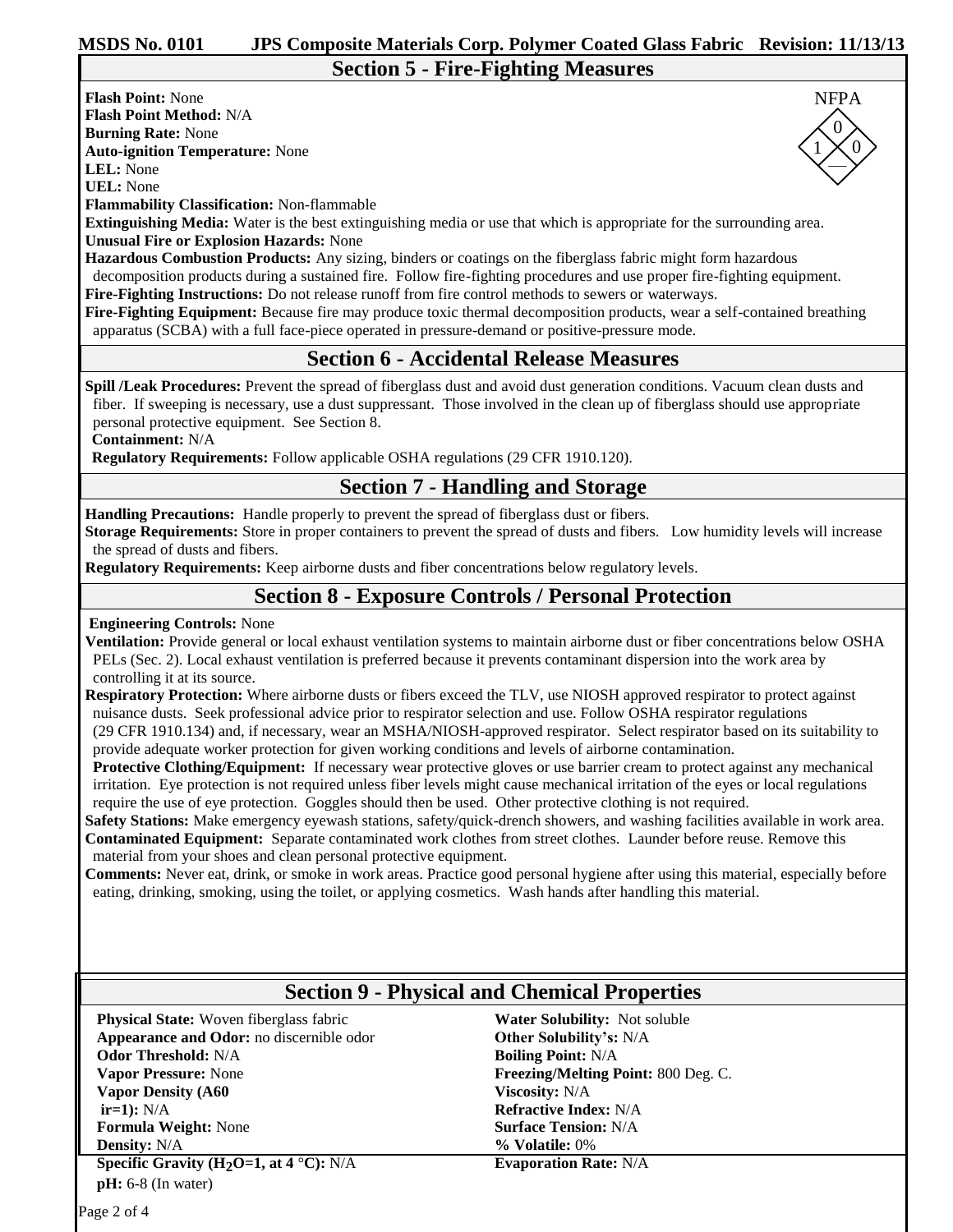### **MSDS No. 0101 JPS Composite Materials Corp. Polymer Coated Glass Fabric Revision: 11/13/13 Section 10 - Stability and Reactivity**

**Stability:** JPS coated glass fabric is stable at room temperature in closed containers under normal storage and handling conditions.

**Polymerization:** Hazardous polymerization cannot occur. **Chemical Incompatibilities:** None **Conditions to Avoid:** None

**Hazardous Decomposition Products:** Thermal oxidative decomposition of JPS coated glass fabrics can produce oxides of carbon, CO, CO2, and hydrocarbons.

## **Section 11- Toxicological Information**

#### **Toxicity Data:\***

**Fiber Toxicity**: Glass Fiber diameter determines whether the fiber is respirable. NOISH has determined that man-made mineral fibers with diameters equal or greater than 3.5 microns are non-respirable. Respirable fibers will penetrate deep into the lungs. All E-glass continuous filament fiberglass have a fiber diameter larger than 3.5 microns and therefore are nonrespirable.

**Carcinogenicity:** The following organizations have found that the continuous fiberglass filaments are not considered to be carcinogenic based on human and animal tests conduced within the last 10 years. Internal Agency for Research on Cancer- IARC

 American Conference of Governmental Industrial Hygienists – ACGIH Occupational Safety and Health Administration - OSHA National Toxicity Program NTP 7<sup>th</sup> Annual Report

on Carcinogens.

## **Section 12 - Ecological Information**

Fiberglass fabric, cleaned or finished is considered to be an inert solid waste and will not cause harm to the environment if spilled or released. This product is not manufactured with, or does not contain any Ozone depleting chemicals.

## **Section 13 - Disposal Considerations**

**Disposal:** Contact your supplier or a licensed contractor for detailed recommendations. Follow applicable federal, state, and local regulations.

**Disposal Regulatory Requirements:** N/A **Container Cleaning and Disposal:** N/A

## **Section 14 - Transport Information**

#### **DOT Transportation Data (49 CFR 172.101):**

**Shipping Name:** Fiberglass Fabric **Shipping Symbols:** None **Hazard Class:** None **ID No.:** None **Packing Group:** N/A **Label:** None **Special Provisions (172.102):**  None

**Packaging Authorizations a) Exceptions:** None **b) Non-bulk Packaging:** None **c) Bulk Packaging:** None

#### **Quantity Limitations a) Passenger, Aircraft, or Railcar:** None **b) Cargo Aircraft Only:** None

**Vessel Stowage Requirements a) Vessel Stowage:** None **b) Other:** None

## **Section 15 - Regulatory Information**

#### **EPA Regulations:**

RCRA Hazardous Waste Number: Not listed (40 CFR 261.33) RCRA Hazardous Waste Classification (40 CFR 261.): Not classified CERCLA Hazardous Substance (40 CFR 302.4) listed/unlisted specific per RCRA, Sec. 3001; CWA, Sec. 311 (b)(4); CWA, Sec. 307(a), CAA, Sec. 112 CERCLA Reportable Quantity (RQ), No RQ SARA 311/312 Codes: N/A SARA Toxic Chemical (40 CFR 372.65): Not listed SARA EHS (Extremely Hazardous Substance) (40 CFR 355): Not listed, Threshold Planning Quantity (TPQ): None **OSHA Regulations:**

Air Contaminant (29 CFR 1910.1000, Table Z-1, Z-1-A): Not listed